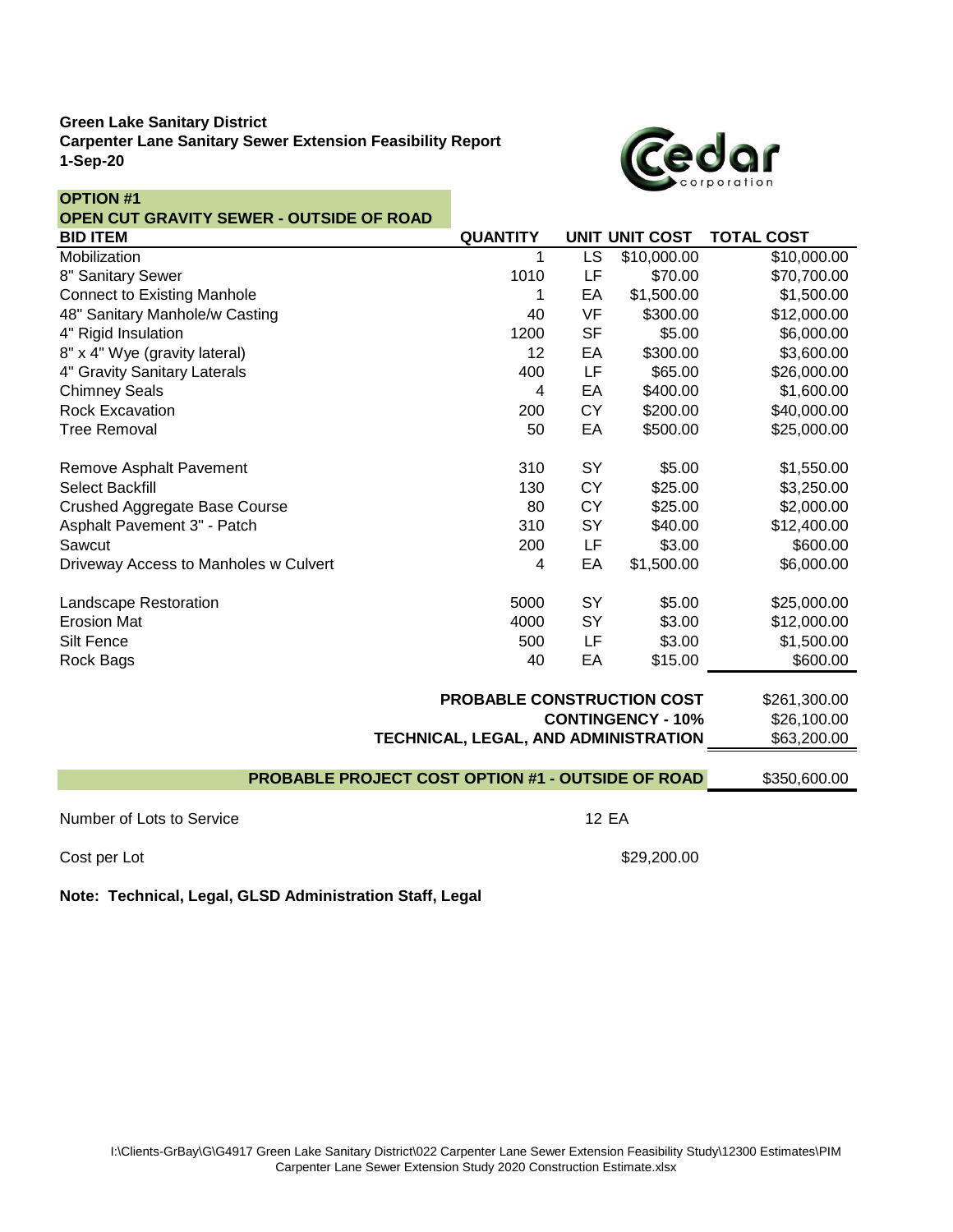# **Green Lake Sanitary District Carpenter Lane Sanitary Sewer Extension Feasibility Report 1-Sep-20**



| <b>OPTION #1</b>                                 |             |                                   |              |                       |                   |
|--------------------------------------------------|-------------|-----------------------------------|--------------|-----------------------|-------------------|
| <b>OPEN CUT GRAVITY SEWER - IN ROAD</b>          |             |                                   |              |                       |                   |
| <b>BID ITEM</b>                                  |             | <b>QUANTITY</b>                   |              | <b>UNIT UNIT COST</b> | <b>TOTAL COST</b> |
| Mobilization                                     |             | 1                                 | LS           | \$10,000.00           | \$10,000.00       |
| 8" Sanitary Sewer                                |             | 1010                              | LF           | \$70.00               | \$70,700.00       |
| <b>Connect to Existing Manhole</b>               |             | 1                                 | EA           | \$1,500.00            | \$1,500.00        |
| 48" Sanitary Manhole/w Casting                   |             | 40                                | VF           | \$300.00              | \$12,000.00       |
| 4" Rigid Insulation                              |             | 1200                              | <b>SF</b>    | \$5.00                | \$6,000.00        |
| 8" x 4" Wye (gravity lateral)                    |             | 12                                | EA           | \$300.00              | \$3,600.00        |
| 4" Gravity Sanitary Laterals                     |             | 400                               | LF           | \$65.00               | \$26,000.00       |
| <b>Chimney Seals</b>                             |             | 4                                 | EA           | \$400.00              | \$1,600.00        |
| <b>Rock Excavation</b>                           |             | 200                               | <b>CY</b>    | \$200.00              | \$40,000.00       |
| Tree Removal - Lateral Area Est.                 |             | 10                                | EA           | \$500.00              | \$5,000.00        |
| Remove Asphalt Pavement                          |             | 1600                              | SY           | \$5.00                | \$8,000.00        |
| <b>Select Backfill</b>                           |             | 1000                              | <b>CY</b>    | \$25.00               | \$25,000.00       |
| <b>Crushed Aggregate Base Course</b>             |             | 600                               | <b>CY</b>    | \$25.00               | \$15,000.00       |
| Asphalt Pavement 3" - Full                       |             | 1600                              | SY           | \$25.00               | \$40,000.00       |
| Sawcut                                           |             | 100                               | LF           | \$3.00                | \$300.00          |
| Landscape Restoration - Patch                    |             | 1200                              | SY           | \$7.00                | \$8,400.00        |
| <b>Erosion Mat</b>                               |             | 1000                              | SY           | \$3.00                | \$3,000.00        |
| Silt Fence                                       |             | 400                               | LF           | \$3.00                | \$1,200.00        |
| Rock Bags                                        |             | 40                                | EA           | \$15.00               | \$600.00          |
|                                                  |             | <b>PROBABLE CONSTRUCTION COST</b> |              |                       | \$277,900.00      |
| <b>CONTINGENCY - 10%</b>                         |             |                                   |              | \$27,800.00           |                   |
| TECHNICAL, LEGAL, AND ADMINISTRATION             |             |                                   |              | \$67,300.00           |                   |
| <b>PROBABLE PROJECT COST OPTION #1 - IN ROAD</b> |             |                                   |              |                       | \$373,000.00      |
| Number of Lots to Service                        |             |                                   | <b>12 EA</b> |                       |                   |
|                                                  |             |                                   |              |                       |                   |
| Cost per Lot                                     | \$31,100.00 |                                   |              |                       |                   |

**Note: Technical, Legal, GLSD Administration Staff, Legal**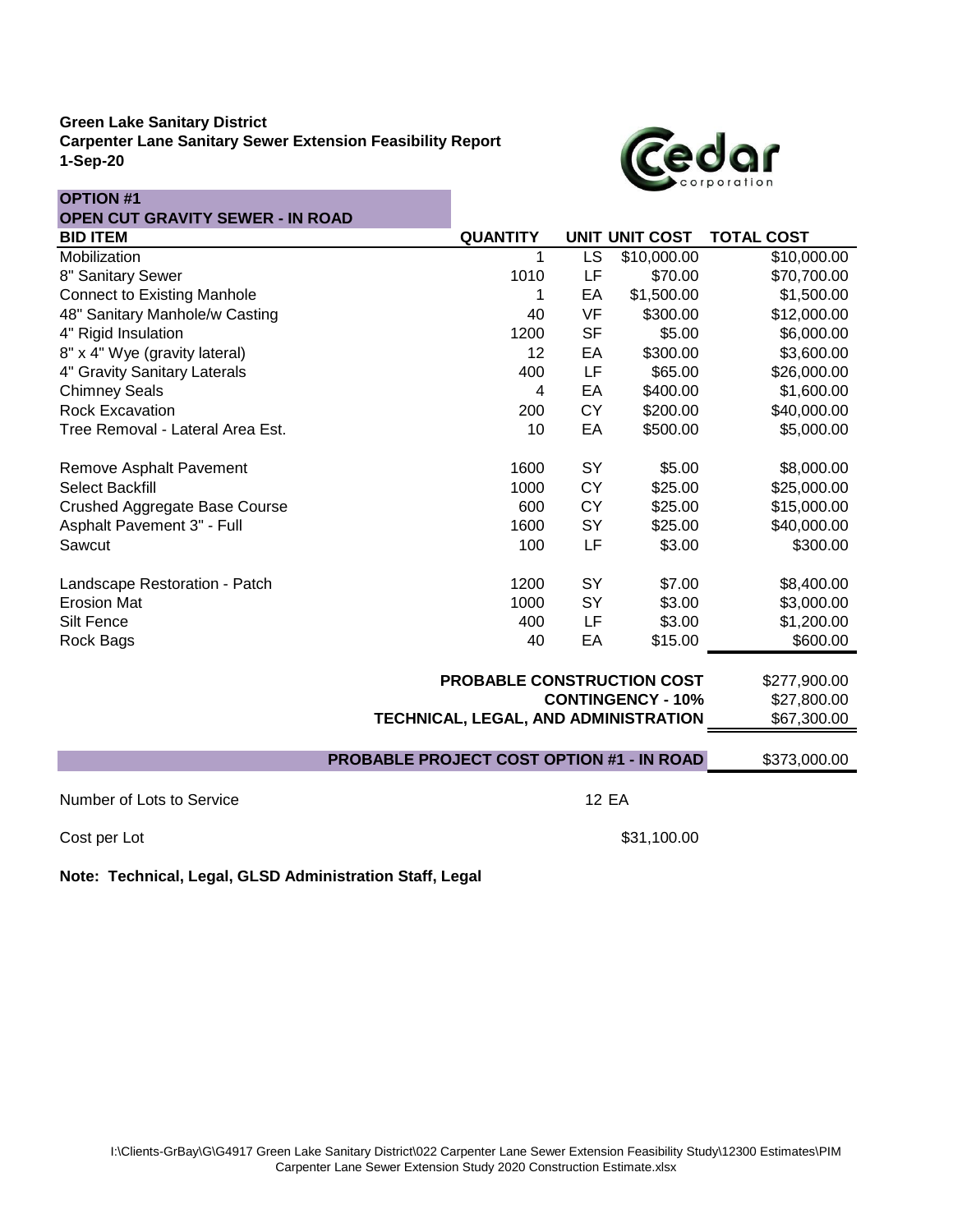**OPTION #2**

**Carpenter Lane Sanitary Sewer Extension Feasibility Report 1-Sep-20**



| DIRECTIONAL DRILL/GRAVITY COMBINATION - OUTSIDE OF ROAD  |                            |           |                       |                   |
|----------------------------------------------------------|----------------------------|-----------|-----------------------|-------------------|
| <b>BID ITEM</b>                                          | <b>QUANTITY</b>            |           | <b>UNIT UNIT COST</b> | <b>TOTAL COST</b> |
| Mobilization                                             | 1                          | LS        | \$10,000.00           | \$10,000.00       |
| 8" Sanitary Sewer - Open Cut                             | 285                        | LF        | \$70.00               | \$19,950.00       |
| Pressure Sewer w/ Tracer Wire - Directional Drill        | 725                        | LF        | \$60.00               | \$43,500.00       |
| <b>Connect to Existing Manhole</b>                       | 1                          | EA        | \$1,500.00            | \$1,500.00        |
| 48" Sanitary Manhole/w Casting                           | 40                         | <b>VF</b> | \$300.00              | \$12,000.00       |
| 48" Air/Vacuum Relief Manhole/w Casting                  | 1                          | LS        | \$7,500.00            | \$7,500.00        |
| 4" Rigid Insulation                                      | 1200                       | <b>SF</b> | \$5.00                | \$6,000.00        |
| Wye (pressure lateral)                                   | 6                          | EA        | \$1,000.00            | \$6,000.00        |
| <b>Pressure Sanitary Laterals</b>                        | 200                        | LF        | \$65.00               | \$13,000.00       |
| 8" x 4" Wye (gravity lateral)                            | 6                          | EA        | \$300.00              | \$1,800.00        |
| 4" Gravity Sanitary Laterals                             | 200                        | LF        | \$50.00               | \$10,000.00       |
| <b>Chimney Seals</b>                                     | 4                          | EA        | \$400.00              | \$1,600.00        |
| Rock Excavation - Shore Dr                               | 50                         | <b>CY</b> | \$200.00              | \$10,000.00       |
| Tree Removal - Lateral Area/Gravity Area                 | 25                         | EA        | \$500.00              | \$12,500.00       |
| Remove Asphalt Pavement                                  | 225                        | SY        | \$3.00                | \$675.00          |
| Select Backfill                                          | 130                        | CY        | \$25.00               | \$3,250.00        |
| Crushed Aggregate Base Course                            | 100                        | CY        | \$25.00               | \$2,500.00        |
| Asphalt Pavement 3", Patch                               | 225                        | SY        | \$40.00               | \$9,000.00        |
| Sawcut                                                   | 75                         | LF        | \$4.00                | \$300.00          |
| Driveway Access to Manholes w Culvert                    | 3                          | EA        | \$1,500.00            | \$4,500.00        |
| Landscape Restoration                                    | 1300                       | SY        | \$5.00                | \$6,500.00        |
| <b>Erosion Mat</b>                                       | 1000                       | SY        | \$2.00                | \$2,000.00        |
| Silt Fence                                               | 400                        | LF        | \$3.00                | \$1,200.00        |
| Rock Bags                                                | 40                         | EA        | \$15.00               | \$600.00          |
|                                                          | PROBABLE CONSTRUCTION COST |           |                       | \$155,925.00      |
| <b>CONTINGENCY - 10%</b>                                 |                            |           |                       | \$15,600.00       |
| TECHNICAL, LEGAL, AND ADMINISTRATION                     |                            |           | \$42,900.00           |                   |
| <b>PROBABLE PROJECT COST OPTION #2 - OUTSIDE OF ROAD</b> |                            |           |                       | \$214,400.00      |
|                                                          |                            |           |                       |                   |

Number of Lots to Service 12 EA Cost per Lot  $$17,900.00$ 

**Note: Technical, Legal, and Administration is for Soil Investigation, GLSD Administration Staff, GLSD Legal, and Cedar Corp**

**Rock elevations in the area could impact this method, if shallow. Open cut gravity sewer installed where limited cover is available and sewer is at minimum grade.**

**Pressure sewer has limited expansion for future development Area 9**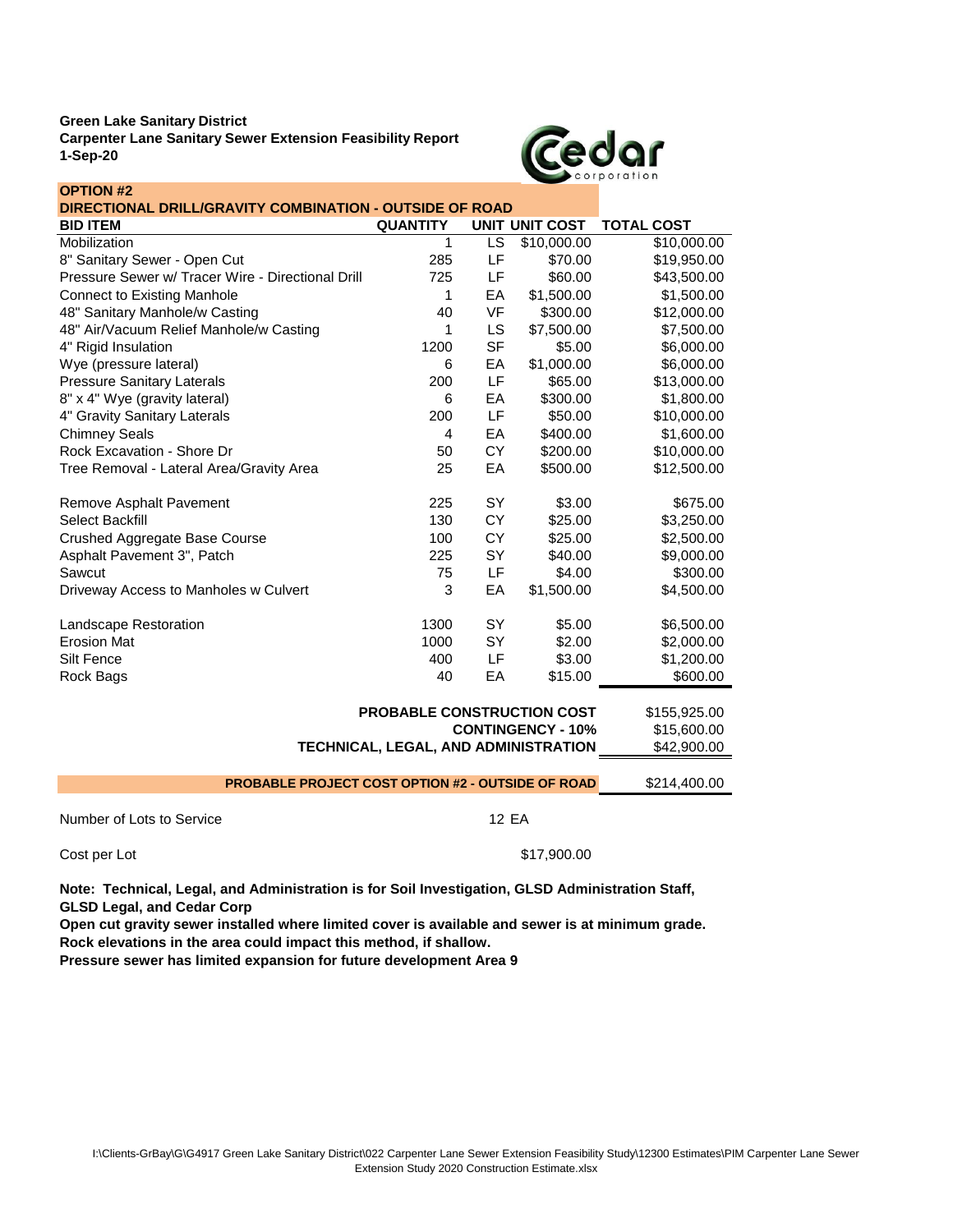**OPTION #2**

**Carpenter Lane Sanitary Sewer Extension Feasibility Report 1-Sep-20**



| א זוטו זט<br>DIRECTIONAL DRILL/GRAVITY COMBINATION - IN ROAD |                                         |           |                       |                   |
|--------------------------------------------------------------|-----------------------------------------|-----------|-----------------------|-------------------|
| <b>BID ITEM</b>                                              | <b>QUANTITY</b>                         |           | <b>UNIT UNIT COST</b> | <b>TOTAL COST</b> |
| Mobilization                                                 | 1                                       | LS        | \$10,000.00           | \$10,000.00       |
| 8" Sanitary Sewer Open Cut                                   | 285                                     | LF        | \$70.00               | \$19,950.00       |
| Pressure Sewer w/ Tracer Wire - Directional Drill            | 725                                     | LF        | \$60.00               | \$43,500.00       |
| <b>Connect to Existing Manhole</b>                           | 1                                       | EA        | \$1,500.00            | \$1,500.00        |
| 48" Sanitary Manhole/w Casting                               | 40                                      | VF        | \$300.00              | \$12,000.00       |
| 48" Air/Vacuum Relief Manhole/w Casting                      | 1                                       | LS        | \$7,500.00            | \$7,500.00        |
| 4" Rigid Insulation                                          | 1200                                    | <b>SF</b> | \$5.00                | \$6,000.00        |
| 8" x 4" Wye (gravity lateral)                                | 12                                      | EA        | \$300.00              | \$3,600.00        |
| 4" Gravity Sanitary Laterals - Open Cut                      | 400                                     | LF        | \$65.00               | \$26,000.00       |
| <b>Chimney Seals</b>                                         | 4                                       | EA        | \$400.00              | \$1,600.00        |
| Rock Excavation @ Shore Dr                                   | 50                                      | <b>CY</b> | \$200.00              | \$10,000.00       |
| Tree Removal @ Laterals                                      | 10                                      | EA        | \$500.00              | \$5,000.00        |
| Remove Asphalt Pavement                                      | 300                                     | <b>SY</b> | \$3.00                | \$900.00          |
| Select Backfill                                              | 200                                     | CY        | \$25.00               | \$5,000.00        |
| Crushed Aggregate Base Course                                | 150                                     | CY        | \$25.00               | \$3,750.00        |
| Asphalt Pavement 3" Patch                                    | 300                                     | SY        | \$40.00               | \$12,000.00       |
| Sawcut                                                       | 100                                     | LF        | \$4.00                | \$400.00          |
| Landscape Restoration - Patch                                | 1300                                    | SY        | \$7.00                | \$9,100.00        |
| <b>Erosion Mat</b>                                           | 1000                                    | SY        | \$3.00                | \$3,000.00        |
| Silt Fence                                                   | 400                                     | LF        | \$3.00                | \$1,200.00        |
| Rock Bags                                                    | 40                                      | EA        | \$15.00               | \$600.00          |
| PROBABLE CONSTRUCTION COST                                   |                                         |           |                       | \$182,600.00      |
|                                                              | <b>CONTINGENCY - 10%</b><br>\$18,300.00 |           |                       |                   |
| TECHNICAL, LEGAL, AND ADMINISTRATION                         | \$50,200.00                             |           |                       |                   |
| <b>PROBABLE PROJECT COST OPTION #2 - IN ROAD</b>             | \$251,100.00                            |           |                       |                   |
| Number of Lots to Service<br>12 EA                           |                                         |           |                       |                   |

Cost per Lot \$20,900.00

**Note: Technical, Legal, and Administration is for Soil Investigation, GLSD Administration Staff, GLSD Legal, and Cedar Corp**

**Rock elevations in the area could impact this method, if shallow.**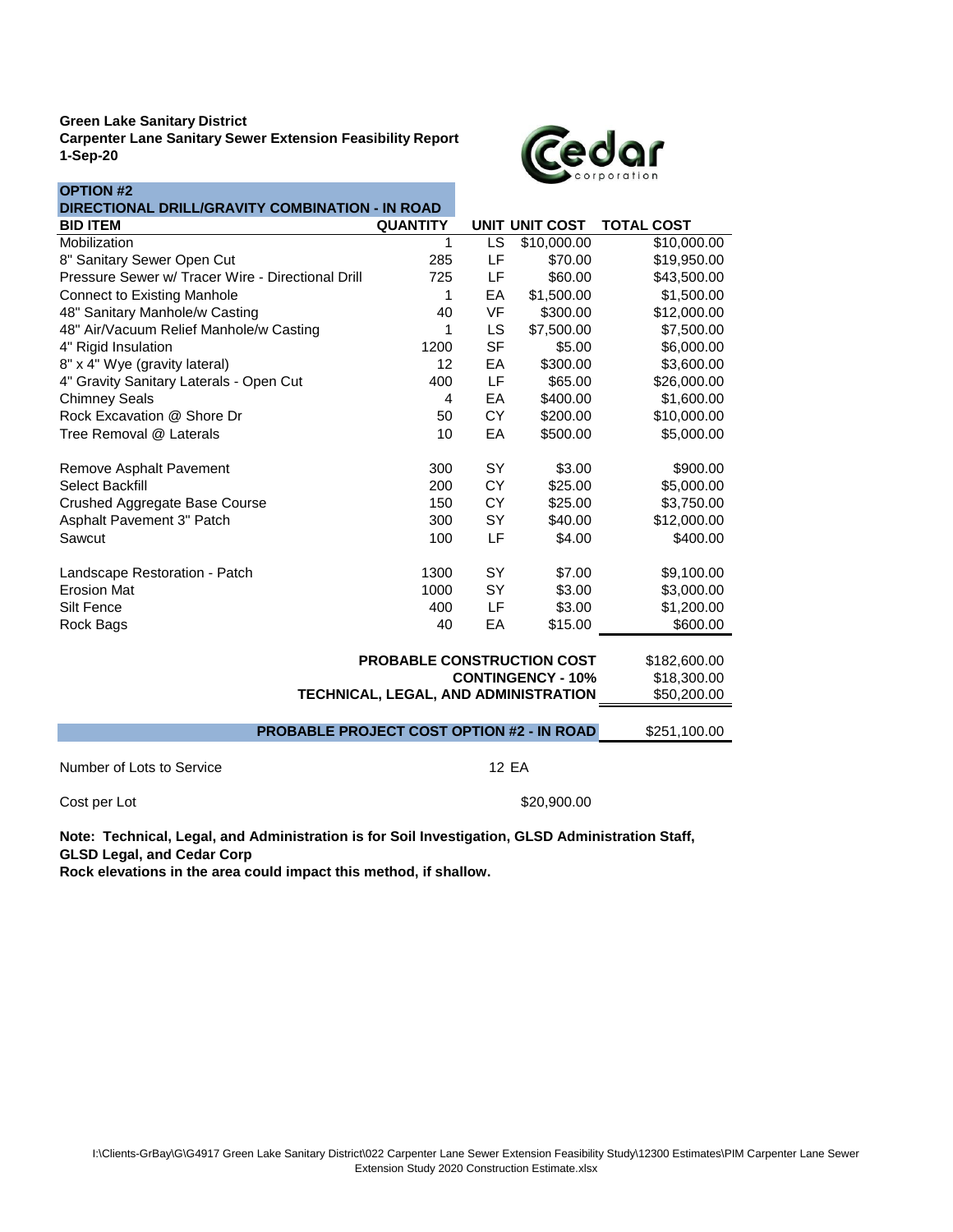**Carpenter Lane Sanitary Sewer Extension Feasibility Report 1-Sep-20**



| <b>OPTION #3</b>                                                                                                                                                                                           |                                      |              |                          |                   |
|------------------------------------------------------------------------------------------------------------------------------------------------------------------------------------------------------------|--------------------------------------|--------------|--------------------------|-------------------|
| <b>PRESSURE SEWER - OUTSIDE OF ROAD</b>                                                                                                                                                                    |                                      |              |                          |                   |
| <b>BID ITEM</b>                                                                                                                                                                                            | <b>QUANTITY</b>                      |              | <b>UNIT UNIT COST</b>    | <b>TOTAL COST</b> |
| Mobilization                                                                                                                                                                                               | 1                                    | LS           | \$10,000.00              | \$10,000.00       |
| Pressure Sewer w/ Tracer Wire - Directional Drill                                                                                                                                                          | 1010                                 | LF           | \$60.00                  | \$60,600.00       |
| <b>Connect to Existing Manhole</b>                                                                                                                                                                         | 1                                    | EA           | \$1,500.00               | \$1,500.00        |
| 48" Air/Vacuum Relief Manhole/w Casting                                                                                                                                                                    | 1                                    | LS.          | \$7,500.00               | \$7,500.00        |
| 4" Rigid Insulation                                                                                                                                                                                        | 500                                  | <b>SF</b>    | \$5.00                   | \$2,500.00        |
| Forcemain Clean Out                                                                                                                                                                                        | $\overline{2}$                       | EA           | \$900.00                 | \$1,800.00        |
| Wye (pressure lateral)                                                                                                                                                                                     | 12                                   | EA           | \$1,000.00               | \$12,000.00       |
| Pressure Sanitary Laterals - Directional Drill                                                                                                                                                             | 400                                  | LF.          | \$65.00                  | \$26,000.00       |
| <b>Chimney Seals</b>                                                                                                                                                                                       | 1                                    | EA           | \$500.00                 | \$500.00          |
| Rock Excavation @ Shore Dr                                                                                                                                                                                 | 50                                   | <b>CY</b>    | \$200.00                 | \$10,000.00       |
| Remove Asphalt Pavement                                                                                                                                                                                    | 150                                  | <b>SY</b>    | \$3.00                   | \$450.00          |
| Select BacKfill                                                                                                                                                                                            | 40                                   | <b>CY</b>    | \$25.00                  | \$1,000.00        |
| Crushed Aggregate Base Course                                                                                                                                                                              | 50                                   | <b>CY</b>    | \$25.00                  | \$1,250.00        |
| Asphalt Pavement 3" - Patch                                                                                                                                                                                | 150                                  | SY           | \$40.00                  | \$6,000.00        |
| Sawcut                                                                                                                                                                                                     | 100                                  | LF           | \$4.00                   | \$400.00          |
| Landscape Restoration - Patching                                                                                                                                                                           | 1300                                 | <b>SY</b>    | \$7.00                   | \$9,100.00        |
| <b>Erosion Mat</b>                                                                                                                                                                                         | 1000                                 | SY           | \$3.00                   | \$3,000.00        |
| Silt Fence                                                                                                                                                                                                 | 400                                  | LF           | \$3.00                   | \$1,200.00        |
| Rock Bags                                                                                                                                                                                                  | 40                                   | EA           | \$15.00                  | \$600.00          |
| <b>PROBABLE CONSTRUCTION COST</b>                                                                                                                                                                          | \$155,400.00                         |              |                          |                   |
|                                                                                                                                                                                                            |                                      |              | <b>CONTINGENCY - 10%</b> | \$15,500.00       |
|                                                                                                                                                                                                            | TECHNICAL, LEGAL, AND ADMINISTRATION |              |                          | \$42,700.00       |
| <b>PROBABLE PROJECT COST OPTION #3 - OUTSIDE OF ROAD</b>                                                                                                                                                   |                                      |              |                          | \$213,600.00      |
| Number of Lots to Service                                                                                                                                                                                  |                                      | <b>12 EA</b> |                          |                   |
|                                                                                                                                                                                                            |                                      |              |                          |                   |
| \$17,800.00<br>Cost per Lot                                                                                                                                                                                |                                      |              |                          |                   |
| Note: Technical, Legal, and Administration is for Soil Investigation, GLSD Administration Staff,<br><b>GLSD Legal, and Cedar Corp</b><br>Rock elevations in the area could impact this method, if shallow. |                                      |              |                          |                   |

**Rock elevations in the area could impact this method, if shallow. Pressure sewer has limited expansion for future development Area 9**